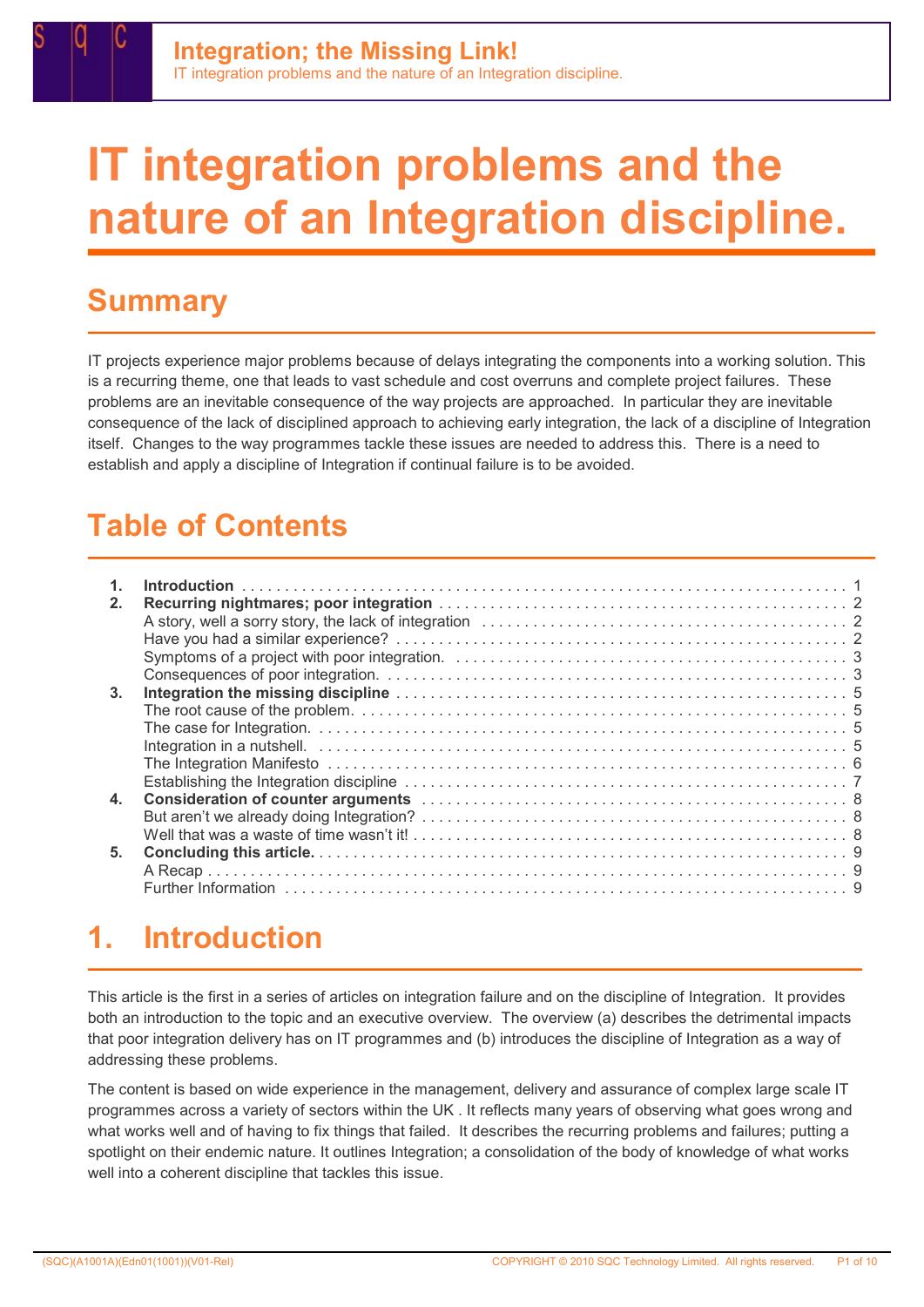# 2. Recurring nightmares; poor integration

The starting point of this article is to emphasise the recurring pattern we have recognised. It is certain that we are not the only ones that have recognised it. Many readers may think that there is nothing new in these sections. However what we are doing in is emphasising how common and how endemic the problem is and how much waste and how much failure it causes. Perhaps the unique thing that this article does is shout about it so loudly.

# A story, well a sorry story, the lack of integration

Consider the following questions. How many times have projects been delayed because when the various elements of the system are brought together it takes a long time, too long, to get them to interact to do anything useful? We don't mean working perfectly; we mean getting the mainstream functionality working so that it can then be tested. How many times have you, as a programme manager or as a member of the development or test team, experienced frustrating delays wasting precious schedule time and resource waiting for the basics to work?

Look into what is happening and we find that there are multiple fundamental breakages in the operation of the system. Interactions between components fail. Failure often occurs at the boundaries between systems, technologies or organisational units. These breakages are time consuming to resolve. Do you recall waiting whilst someone, and often it is not clear who this someone should be, figures out what is wrong, waiting whilst there is a long debate over who is right and who is wrong and who must change and waiting whilst multiple attempts are then made to make the right change?

The story progresses. At last there is success; a change clears this one basic problem that has been blocking us for so long. The fix works when the operation is tried; only for us to run into the next problem that no one foresaw and no one has yet started to worry about. The cycles and delays repeat. Sequentially, one at a time, these problems are found and cleared. Eventually the last one is cleared; now we can actually start to progress; but it is too late we have missed a vital date, missed a release window, stakeholders have lost confidence; there is a crisis.

### Have you had a similar experience?

Now consider this. Do you recognise this pattern? Have you experienced it yourself? We have seen it on too many occasions. Unfortunately it is a recurring feature of both complex and not so complex projects. Our own experience includes examples such as:

- A system that took four months from the initial delivery of the components to the first provisioning order passing up and down the processing chain in a recognisable form.
- Web-site single sign-on projects that missed their dates and fell out of the system releases they were scheduled to deliver in. They simply did not and could not work; the components did not fit together. The solutions had to be re-designed and reworked as each problem was uncovered.
- Major releases delayed for weeks incurring very significant additional cost to retain large project teams. The cause? A key part of the release failed to integrate. The changes could not be made safe to allow the main release to go ahead<sup>1</sup> and so the entire release was delayed.
- An attempt to implement online versions of call centre processed sales orders where it was found that there were fundamental incompatibilities in the way the new channel and the call centre system modelled the products. The results; a complete, expensive and risky emergency re-design of the way the two systems were to work together.

Depending on the success of a high risk change in order to be able to deploy a larger release is itself a fundamental mistake and a lack of risk management. However this is a wider topic not covered in this note.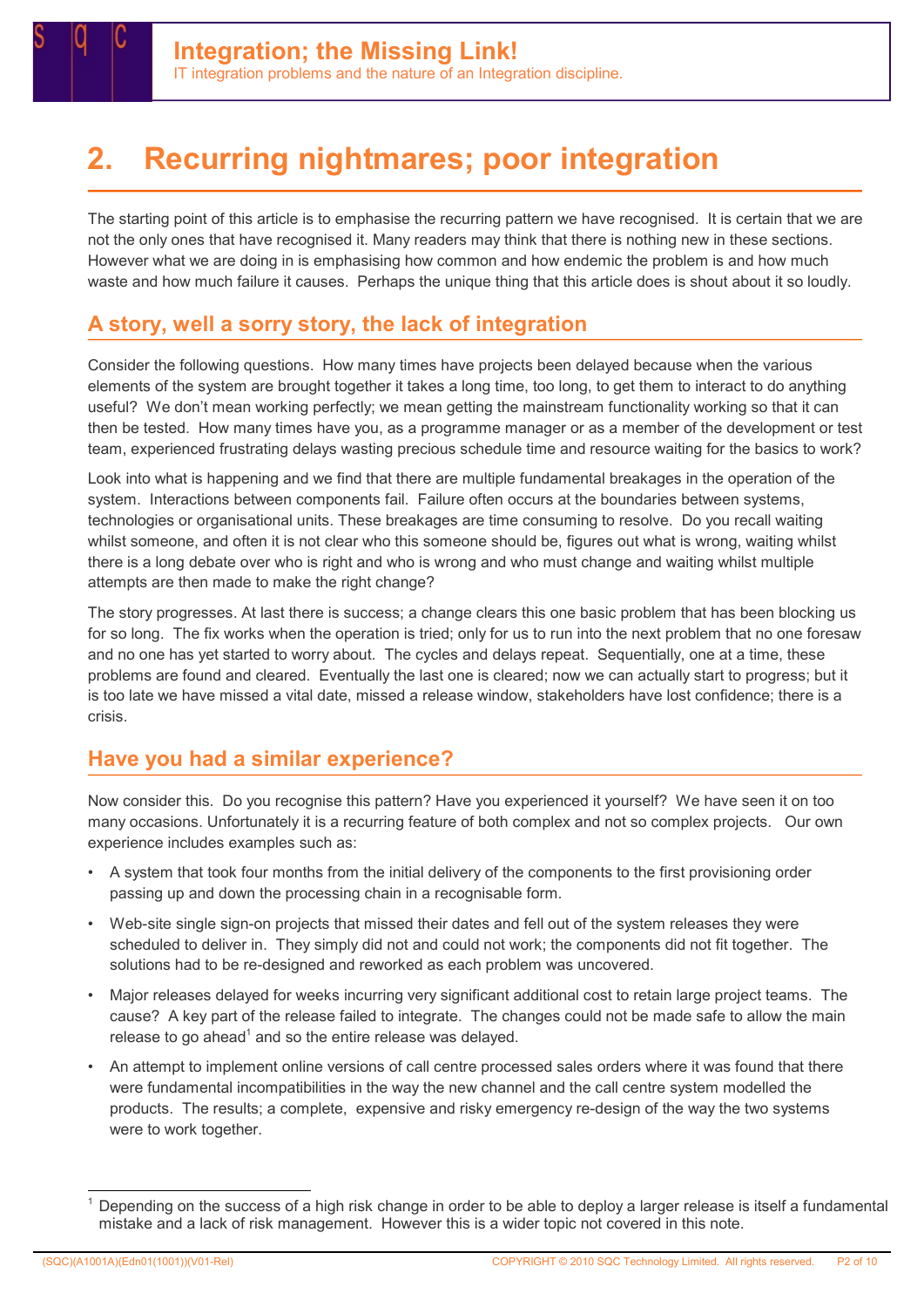Our experiences are not unique. Issues of this nature and the damage they cause are widespread. Their end effect can be catastrophic. This phenomenon is widespread within the IT world and we are certain most readers will have encountered it.

### Symptoms of a project with poor integration.

The symptoms of this disease are delays; ones that often manifest themselves as low test pass rates. Figure 1 shows some data from a representative project. The upper two plots show the trend over time for a typical release of this system and for the release that is in-flight. The aggregate performance of the in-flight release is following the typical path. However the two lower plots show the individual status of two key elements contained within the release.

Both of the highlighted elements suffer from integration problems. Feature set A lost at least fourteen days before it started to progress. More severe are the problems of feature set B. This has lost twenty five days and even after it started to progress its rate of ascent is below the norm.



### Consequences of poor integration.

The consequences of integration problems depend somewhat on the way the organisation reacts when they are encountered. Generally they are never good. A common consequence is delay to the releases date. Alternatively the release date may be held but the problematic payload made safe and dropped or partially dropped. Less explicit but common is a reduction in the quality of the work done and the product delivered due to a compression of the windows for testing and fixing it.

Immediate consequences of poor integration are seen within the programme itself. Ultimate consequences manifest themselves in the delivery that the programme makes and in subsequent operational issues and improvement requirements.

Immediate consequences of poor integration include:

• Compressed timescales for down stream activities. They start late because there is nothing to work with at the time they should start. Their end dates are not moved in an attempt to prevent slippage. An effort is made to do work in a shorter window. Smaller windows often means removing task, less attention to detail and less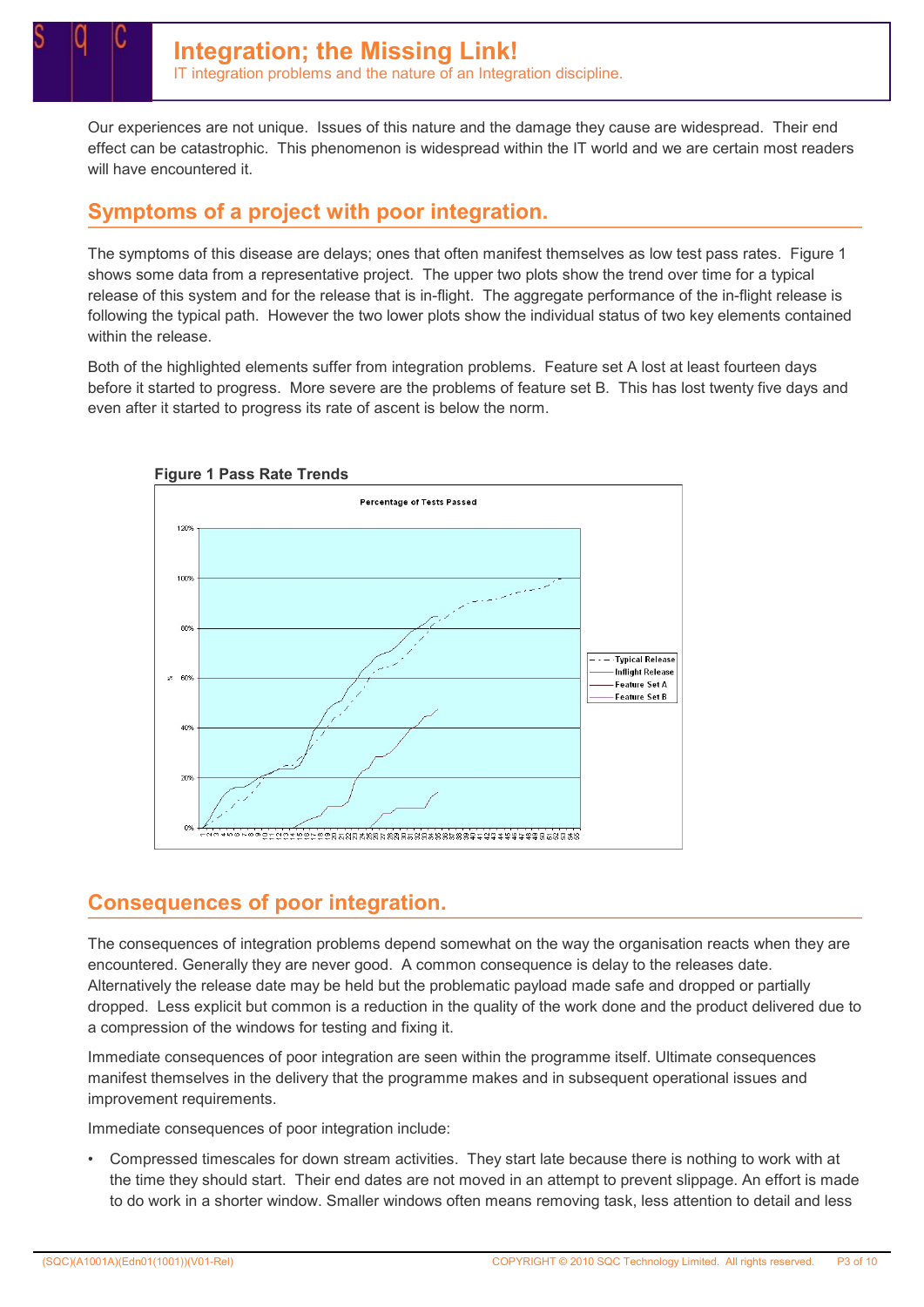IT integration problems and the nature of an Integration discipline.

time to consider and recognise what is really happening. Overall there is a degradation in the quality of work performed.

- Compressed timescales will lead to extended working hours. The phrase "working 24 by 7" will start to circulate. Extra resources may be poured in. This may incur direct financial costs for the programme in terms of overtime and contract resources or it may indirectly cost the wider organisation as resources are diverted from elsewhere.
- Additional resources will be added to the project. Resources that do not have the depth of knowledge of the existing team members. The knowledge of the team is diluted with a detrimental impact on quality.
- Disruption, uncertainty and rework. Poor integration not only leads to late starts it is inherently disruptive. It leads to late starts on partially integrated unstable solutions that are still evolving. This has a disruptive effect causing tasks to fail, causing uncertainty and invalidating whole areas of completed work due to subsequent changes.
- Either end date slippage or a major reduction in delivery scope. Despite teams being asked to deliver in compressed timescales and doing their best to do so tasks will slip and new tasks will arise due to instability and change. It will not be possible to deliver the full scope on the target date to a production quality. Compromise will occur and one or more will suffer.
- Delivery quality will suffer. No matter what adjustments are made to scope and timescales the quality of the delivery suffers. The disease spreads and affects downstream activities. Some compromises in quality will be consciously factored in as part of the recovery plan. Beyond this there will be a further deterioration arising from the disruption caused by the disturbance of the planned cycles.

Those were the immediate consequences suffered by the programme attempting the delivery. Beyond that are the ultimate consequences experienced by end users and programme sponsors. These take the form of:

- Late delivery of possibly partial solutions reducing the business benefit. Potentially worse; a total project failure causing a complete loss of a business opportunity.
- Increased direct programme costs arising from the use of additional resources in recovery attempts and from extensions in the duration incurring cost for the overall project team.
- Additional operational effort and maintenance work to deal with quality issues in the delivered solution.
- Poor customer experience arising from reduced functionality and quality problems within the delivered functionality.
- Follow-on project costs incurred completing the delivery of the original scope of the programme at a later date.

In conclusion the consequences of integration problems are bad; very bad. The consequential costs far outweigh the costs of addressing the problem; it is just that the problem is not recognised and even if it is people do not really know how to tackle it.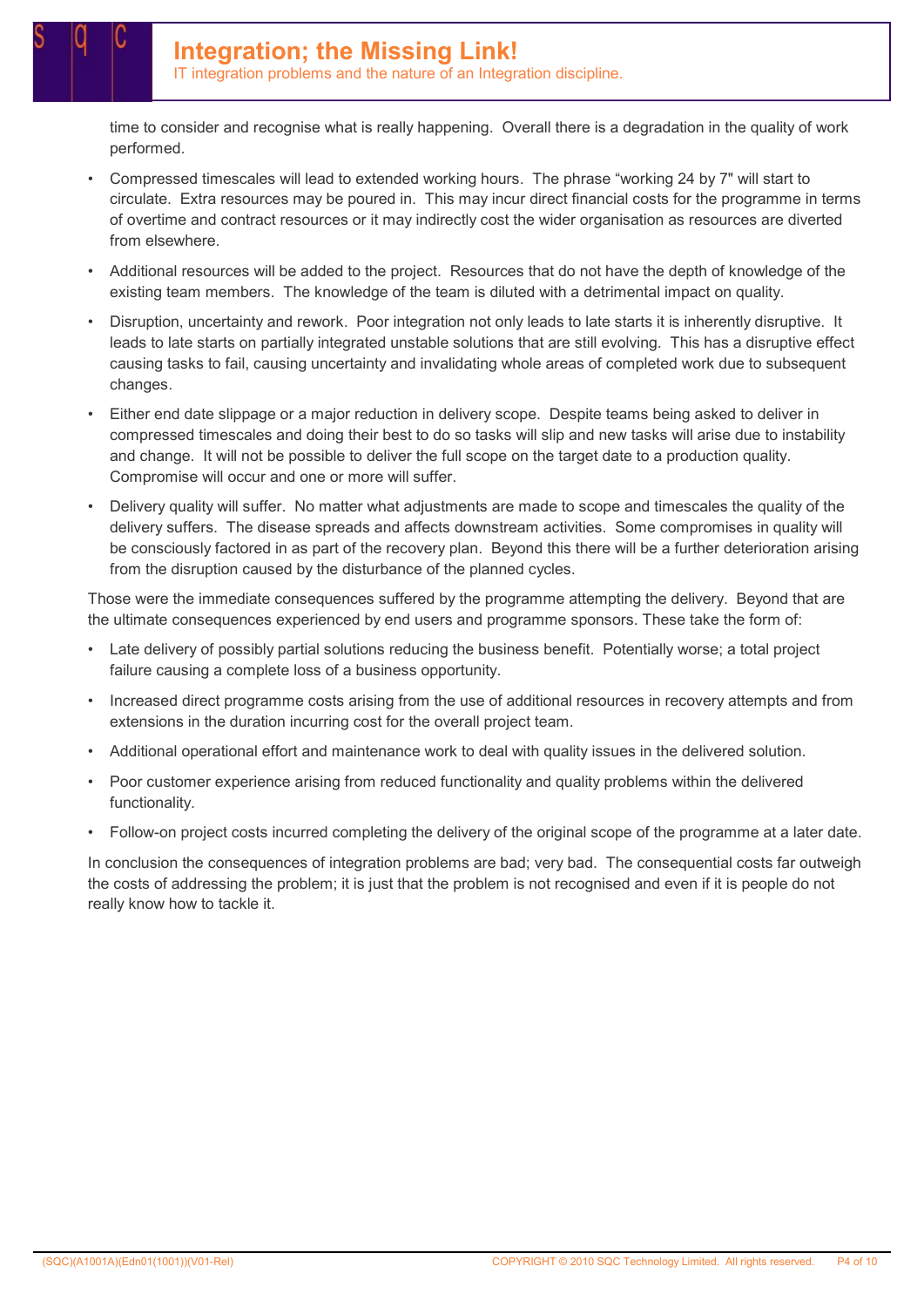

# 3. Integration the missing discipline

Having highlighted the issue that is affecting IT programmes the other key aim for this article is to detail our assessment of the cause of the issue and our view on the road to an improved situation. This section does that. It gives our analysis of the root cause; a position drawn from our experience. It makes the case for a new discipline to tackle this issue and it provides a high level manifesto for this new discipline.

#### The root cause of the problem.

Where do these problems come from and why do the same sorts of problems hit project after project? Underlying it all is their lack of integration. Whether this is a green field project delivering a new complex solution or a change that is restructuring or extending an existing solution there is a need to get diverse elements and systems to work together in new ways. This is a need that is rarely addressed in an effective way.

These constituent parts will generally have been developed by different teams, perhaps using different technologies / packages and almost certainly based on different understandings and assumptions. Often there is little contact between teams. Unsurprisingly when we simply plug them together the resultant system tends not to well if it works at all.

Extensive remedial work is normally required. Yet we find that organisations are not effective at handling multiple widespread fundamental breakages in new features; the fix processes are uncertain, error prone and take a long time. Often it is not clear whose job it is to solve these problems. This challenge frequently crosses internal organisation boundaries if not inter organisational commercial boundaries. There is no planned approach to integration. No one is prepared. The process that follows is often drawn out and fraught.

We believe the root cause is a lack of an appropriate focussed effort to ensure things become integrated quickly. This represents a lack of a fundamental discipline in the IT programme domain.

#### The case for Integration.

Projects will continue to suffer delays and waste if they do not take measures to address these issues. There is a need for an effective approach to tackling these causes of delay. This approach is something we will refer to as Integration. Here Integration has a capital "I". Capitalisation denotes that Integration is an activity, or set of activities, designed for this purpose rather than a general objective.

Here the word has a more specific meaning than is normally associated with it. We use the term in the same way as terms such as Programme Management, Design, Development and Testing are generally used. It is used to denote a recognised set of responsibilities and activities that make a planned contribution to the outcome. We use Integration to denote the set of activities that deal with prevention and rapid cure of the sorts of integration issues described at the start of this section.

The big problem is that many development processes and programmes do not recognise the impact of integration issues and do not build in Integration. They do build in disciplines such as Design and Testing but Integration is not a recognised part of the process. Projects go straight into testing hoping integration defects can be fixed as a result of finding problems during test. For many reasons this is inefficient and ineffective. These projects suffer delay, cost increases and produce low quality outcomes.

#### Integration in a nutshell.

Our model of an Integration discipline is summarised below:

Integration is the use of virtual teams, drawn from the various component supplier teams, to execute a planned set of tasks and reactive activities to prevent and, where prevention fails, eliminate as quickly as possible integration issues. Virtual teams bring together the knowledge necessary to prevent and solve problems. Virtual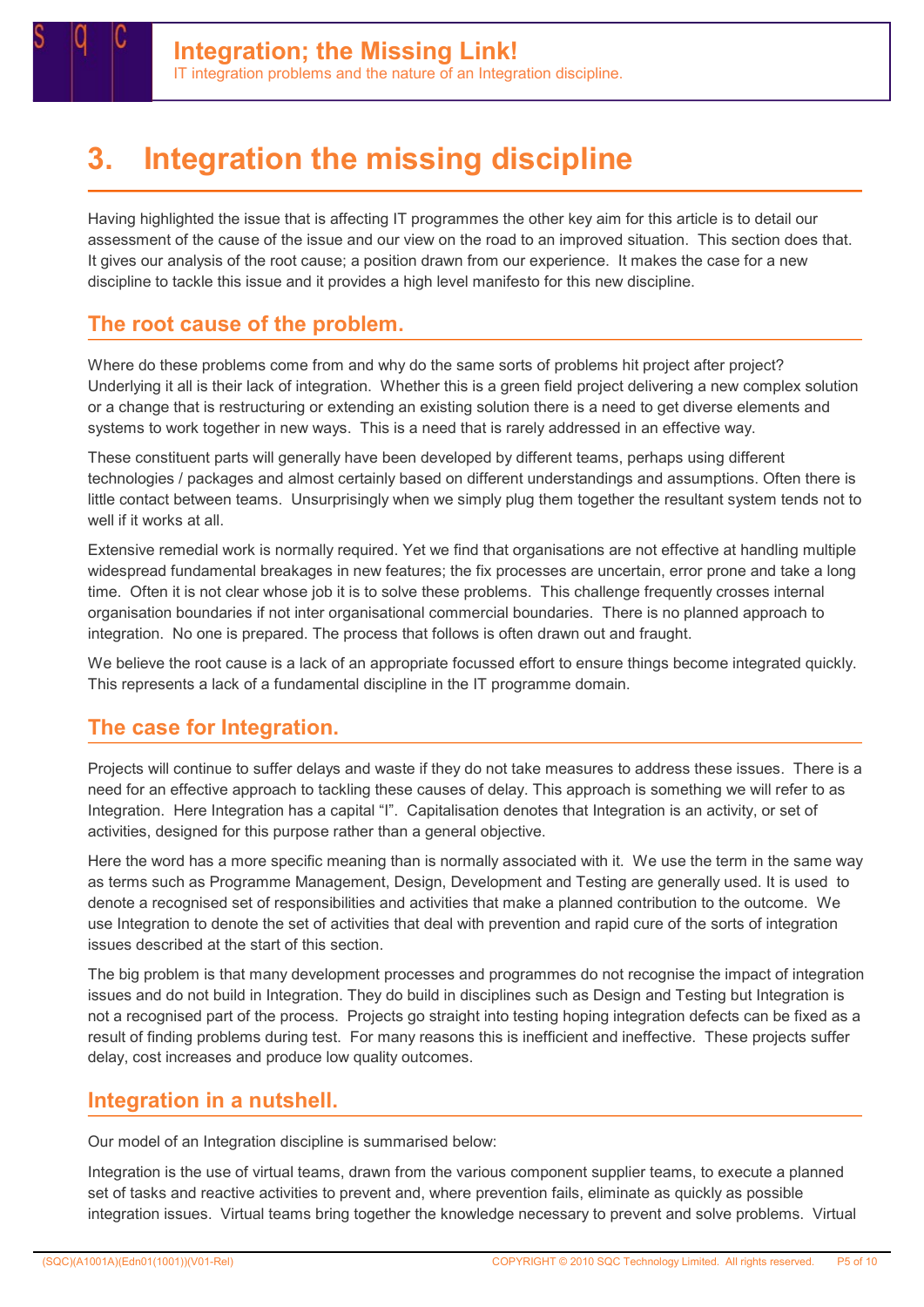teams by their nature reduce friction between separate component teams. The objective is to achieve effective integration as early as possible. The approach is to focus as much on prevention as on cure. The ethos is to expect problems and to be ready to deal with them.

That is Integration in a nutshell.

#### The Integration Manifesto

This article does not aim to spell out in detail the aims or approaches of this discipline; for sources of more detailed information see the section at the end of this article. However this article does aim to give the reader a clear understanding of the shape and ethos of the Integration discipline. The "in a nutshell" description needs a little expansion in order to achieve that. We attempt to do this in the from of a manifesto for Integration. Hopefully this next level of definition will suffice to give the reader enough of an insight to decide whether it is worth undertaking further reading. The manifesto of Integration consists of twelve fundamental principles:

| The Integration Manifesto: Edition 01                                                                                                                                                                                                                                                                                                                                                                                                                                              |  |
|------------------------------------------------------------------------------------------------------------------------------------------------------------------------------------------------------------------------------------------------------------------------------------------------------------------------------------------------------------------------------------------------------------------------------------------------------------------------------------|--|
| Integration has a primary objective of accelerating the transition to an integrated state. The aim is the<br>earliest possible achievement of a state that permits down stream activities to start and progress without<br>disruption. In this way the momentum of the programme is sustained.                                                                                                                                                                                     |  |
| Integration is an explicitly planned part of the programme of work. As such it has allocated objectives, is<br>staffed, has leaders and whatever resources are required. There is plan for an explicitly defined<br>intended scope of work. It is not an ephemeral best endeavours activity done in peoples spare time.                                                                                                                                                            |  |
| Integration applies the rule that prevention is better than cure. The ethos is not to wait and see what<br>gets delivered; instead it is to apply influence to improve the starting state when a delivery is made.                                                                                                                                                                                                                                                                 |  |
| Integration is a technical activity. It is not a black box activity; it focusses on the technology, on what it<br>has do and on how it operates.                                                                                                                                                                                                                                                                                                                                   |  |
| Integration does not attempt a tasks for the first time when it is actually on a critical path. Unnecessary<br>delays are not to be tolerated. This particularly applies to delays on Integration tasks that must be<br>completed before down stream work can start. Therefore preparation and rehearsal are vital. In<br>advance of a task being due the approach, techniques, methods and tools for doing the task are<br>prepared and the task and all sub-tasks are rehearsed. |  |
| Integration fixes problems it does not find them and then leave them to others. When a problem is found<br>the Integration team identify the solution and drive its delivery. The team is empowered to do this.<br>Integration is not simply a testing function.                                                                                                                                                                                                                   |  |
| Integration expects many changes and many problems. Things always change and things always go<br>wrong. Integration prepares ways that will allow it to continue to progress in a fluid situation and thus<br>minimises the impact on the end date.                                                                                                                                                                                                                                |  |
| Integration focusses on the greatest integration risks. It actively seeks out these risks in the early<br>periods of a release and then works to prevent the risk from maturing into an issue for the programme.                                                                                                                                                                                                                                                                   |  |
| Integration starts early. Prevention requires up front engagement and intervention. Preparation and<br>rehearsal requires time. An integration team cannot be stood up two weeks before a delivery is to be<br>made for integration.                                                                                                                                                                                                                                               |  |
| Integration uses collaborative working by all contributors. Delivery uses virtual teams drawn from all<br>suppliers of components in the items to be integrated. It is collaborative. It is a joint responsibility of all<br>suppliers to make the integrated item work. This nature is embodied in the use of virtual teams. They<br>integrate the organisation before trying to integrate the solution.                                                                          |  |
|                                                                                                                                                                                                                                                                                                                                                                                                                                                                                    |  |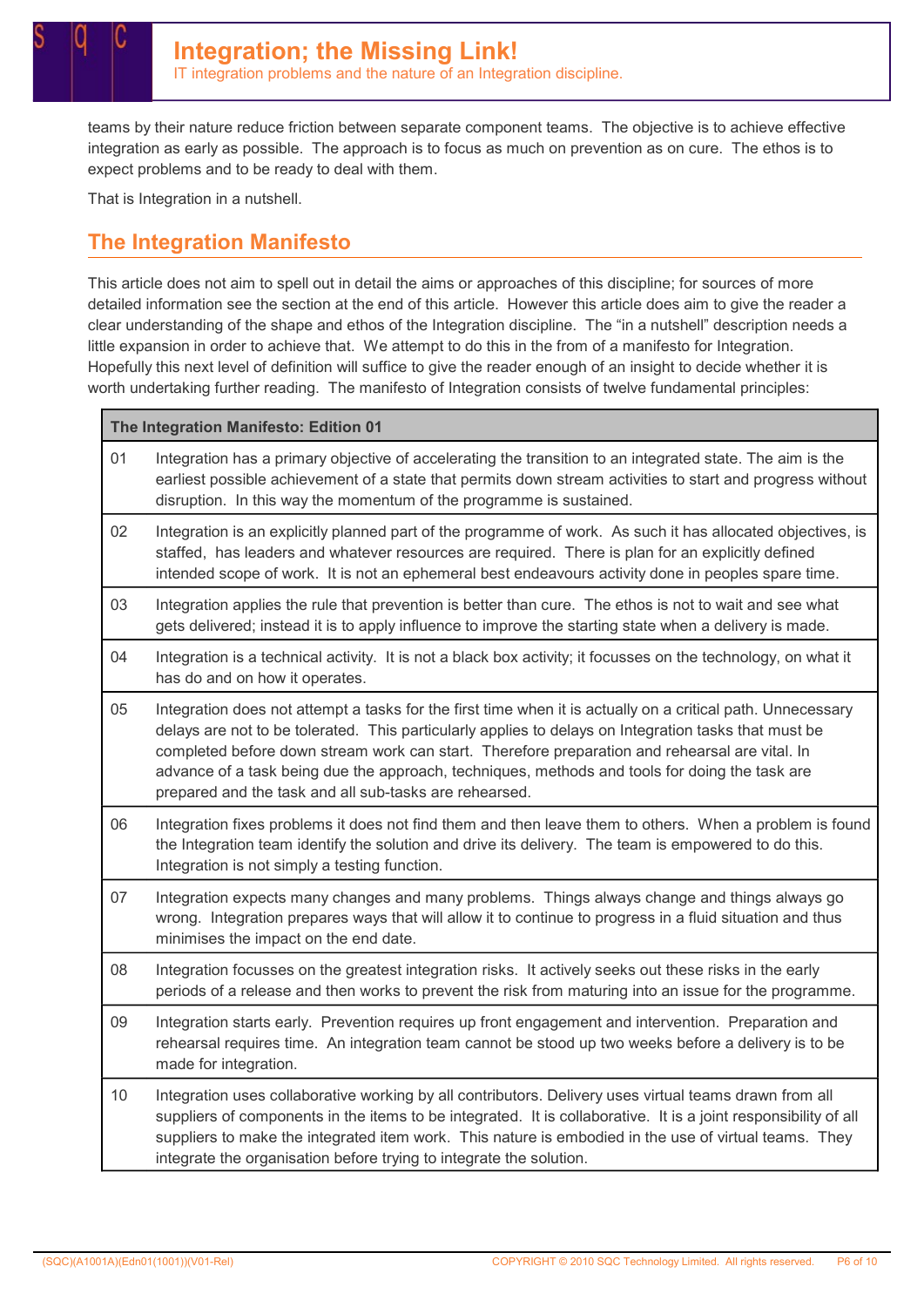IT integration problems and the nature of an Integration discipline.

#### The Integration Manifesto: Edition 01

- 11 Integration is not dogmatic about who performs it. Teams are built from the most appropriate parts of the organisations involved in the programme. Similarly leadership is taken from the most appropriate source.
- 12 Integration uses experienced people. Experience and competence are critical requirements for team members. Members need to contribute the body of knowledge and capabilities of their own organisation. Members need the respect of their peers. Effective integration can not be performed by a team of junior personnel.

Experience shows that compliance with these twelve principles is the effective route to mitigate Integration risk and to avoid programmes being derailed as a result of integration problems. Where we have seen these principles applied we see a smoother quicker progression to a stable state able to support down stream activities. Where they are ignored we see projects in trouble.

### Establishing the Integration discipline

One final topic for this section is the matter of introducing Integration and establishing it within a development process. The difficulty and complexity involved in doing this should not be underestimated. The collaborative nature is relatively unique. Integrating the organisation may prove as difficult as integrating the system. This challenge increases even more when the overall organisation spans commercial boundaries.

Integration will not become an effective part of the process by magic. It will require active support from sponsors who both understand it and believe in it. A roll out plan is required and personnel will need briefing and ongoing support. People do not become fully engaged in new ways of working overnight.

Care needs to be taken to incubate the practices in appropriate environments before exposing them to the more hostile ones. It may be tempting to apply Integration at full scale to prevent the next major strategic release failing in the same manner as the previous one; but it is not a good way to learn to do something for the first time. Far better to develop experience on smaller programmes and incrementally progress into the wider arena.

Most important of all is the need to recognise that successful adoption will have to be incremental and flexible. At each stage the team ensure that the fundamental principles are being applied whilst evolving the detailed practices to align with the culture and dynamics of the organisation and the challenge of the next programme to be tacked. A local variant of Integration will emerge; one that matches the need of its environment.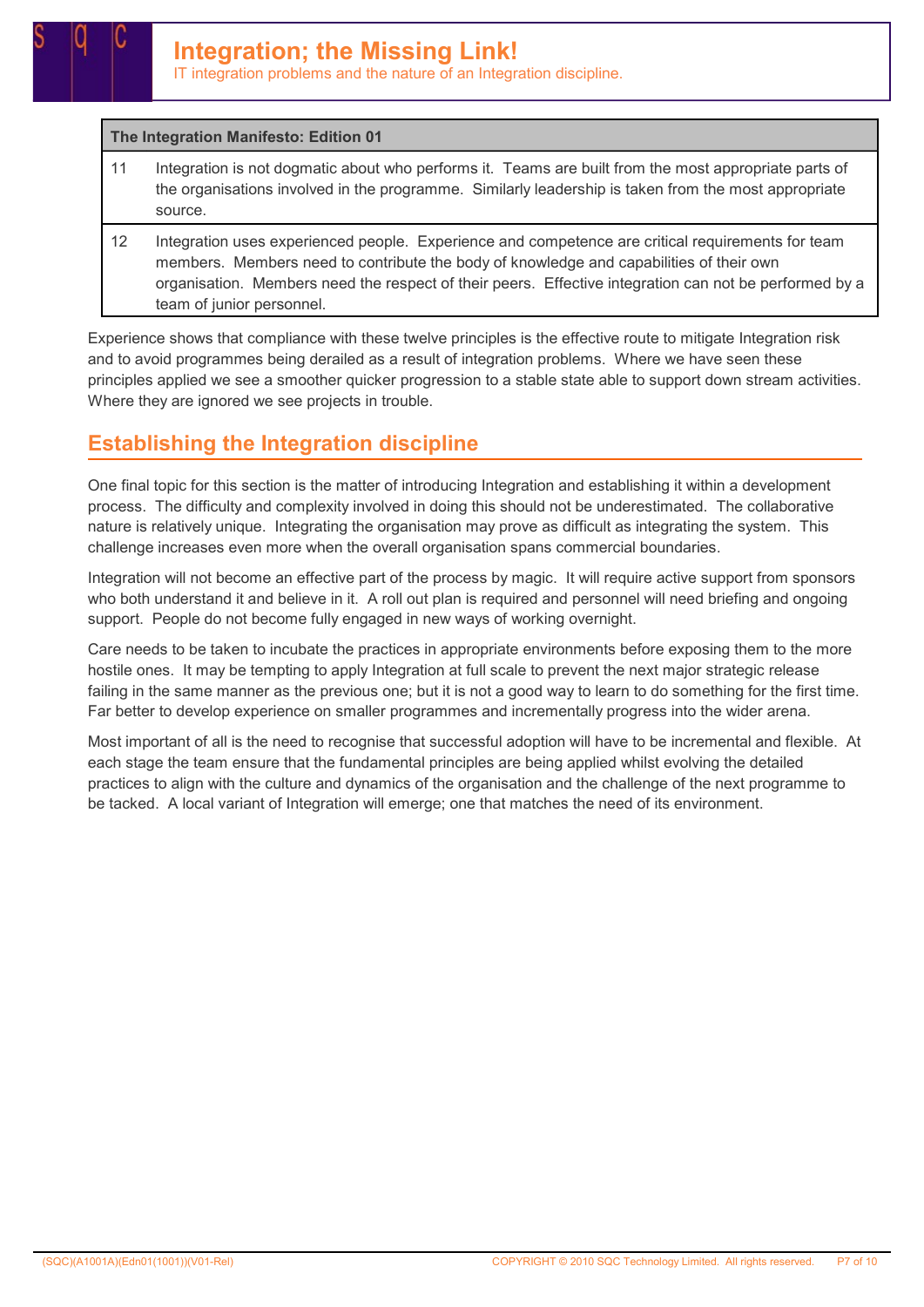

# **Consideration of counter arguments**

Having made a case that there is a problem and proposing a solution it is worth considering some of the counter arguments that might be made to suggest that there is no real need for something new. This section considers some potential counter arguments and responds them.

### But aren't we already doing Integration?

Firstly we will consider the argument that Integration is already a well established and widely used practice. The term Integration or variants of it is in widespread use within the IT development world. Phrases like "Integration Testing", "Continuous Integration" and "Component Integration" abound. Organisations contain "Integration Teams" and plans or at least development models contain an "Integration Phase" or an "Integration Test Phase". With so much "Integration" around how can we say that we do not tackle Integration?

The answer is that effective Integration, executed in a way that avoids the waste and delays described earlier, goes well beyond the more common activities mentioned above. Whilst it can encompass one or more of these activities it fundamentally differs from the typical "integration" activity in having a far greater breadth. It has a different focus and approach. The activities described above are but one part of the Integration activity.

A common characteristic of the "integration" activities presently practised is their place within the Build – Deploy – Test pattern. Generally integration is a part of the Test activity; the emphasis is on assessing how integrated the system is and on detecting breakages. It is a "detect what is not integrated and measure overall status" mind set rather than a "lets become fully integrated as soon as possible" activity. Whilst "detection" if done well (not always the case) can mean earlier, though not necessarily early enough, fixes this in itself does not significantly accelerate the journey towards becoming integrated.

Integration, with a capital "I" aims to get us from the state where the system is not integrated to the state where it is integrated faster. It is not simply about identifying what is broken and then letting fixing take its course; it is about getting there as soon as possible.

### Well that was a waste of time wasn't it!

Integration, like testing, can suffer from the argument that if it didn't (appear to) contribute anything then it wasn't necessary and should not be done next time. More to the point if it is a success there will be very little to show for it; apart from a smooth progression into the subsequent phases and its contribution can be taken for granted. You might start to hear the argument that spending time and money on Integration is wasteful and that if we hadn't done it not only would things have been the same but we would have started the next task earlier. How short some memories are.

Given these characteristics and the surfacing of this argument; how is all that time, effort and money to be justified? How is the need for Integration to be argued. A mature intelligent management environment that understands risk is fundamental to reasoning about this in a sensible way; so on that basis for a number of you the battle may be already be lost. Once established and operating well Integration is a risk mitigation activity. The costs involved need to be offset against the impact if things do go wrong and these are not concrete. Hence the need for a mature environment that understands risk. There is no other way of winning this one; apart from losing it once or twice and letting the consequences speak for themselves.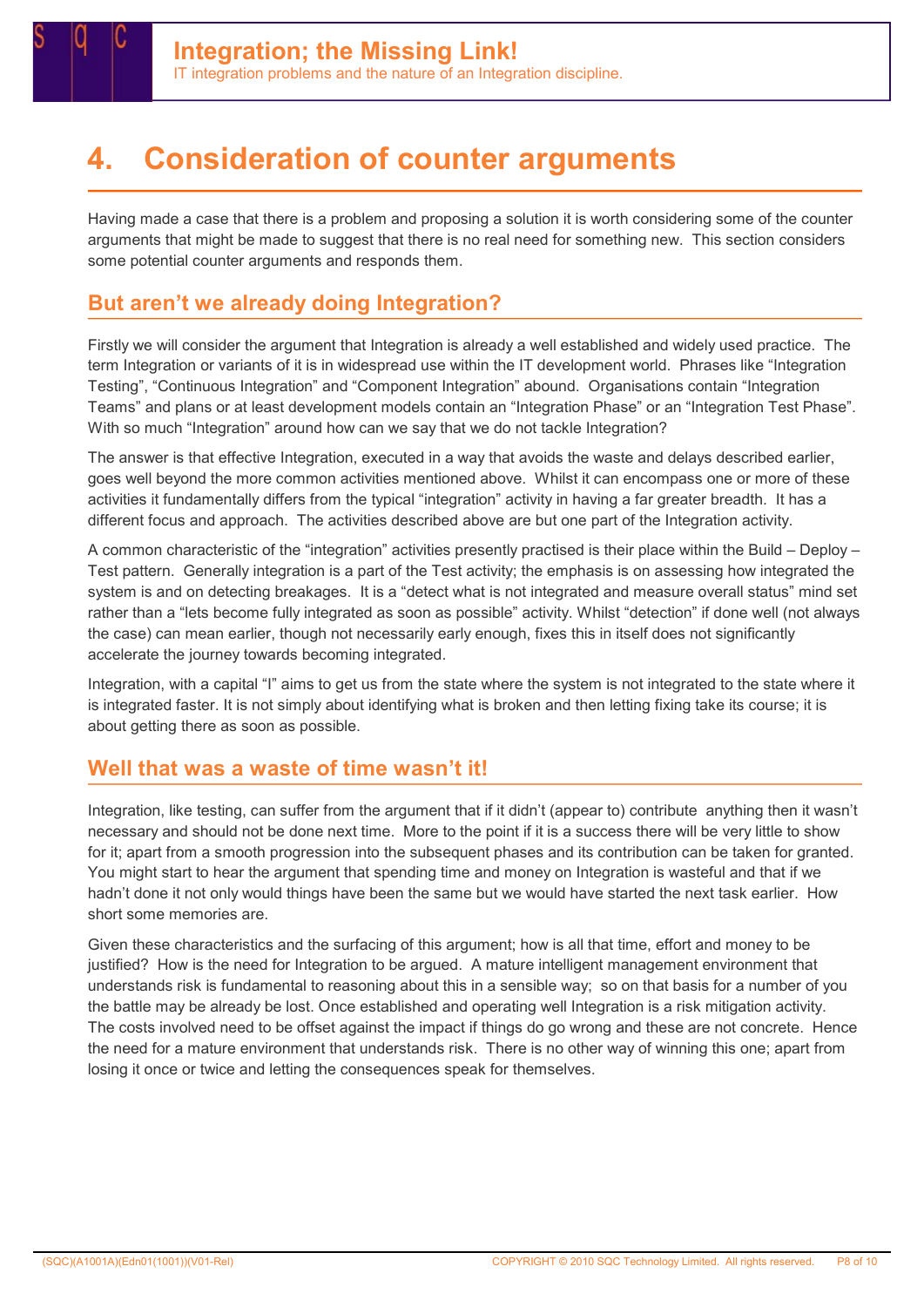# 5. Concluding this article.

This article concludes with a recap of the key points and with a guide to locating other articles and information on Integration.

### A Recap

The key points of this article are:

- There is a recurring pattern of solutions failing and of major cost escalations within IT programmes. One source of this is that when sets of components forming a system are delivered they do not integrate into a stable working solution in time to permit down stream activities to deliver effectively.
- The principal reason for this is that the programme assumed everything would work together reasonably well within a reasonable timescale without any specific intervention to make certain this happened. This is a recurring erroneous assumption.
- As a result there are no plans to prevent or to cure significant integration issues and so they occur and then have serious detrimental impacts.
- Overcoming this problem requires the insertion of an extra discipline into the programme. This is the discipline of Integration.
- A key characteristic of Integration is the use of virtual teams drawn from the disparate suppliers of components to be integrated. This integrates the organisation ahead of the technology and so aids problem prevention and removal.
- There are twelve items identified in the Integration manifesto. The more completely the principals embodied in each of these are applied the more effective Integration will be.
- Adoption of Integration should be incremental. Big bang approaches are likely to fail. Within each organisation Integration should be adapted to align with the nature of the organisation itself.
- Generally Integration, as it is defined here, is not in use. Activities that are described in terms using the work "integration" at best touch on part of the Integration space and tend to apply few of the fundamental principles of effective Integration.

#### Further Information

Readers with an interest in looking at the concept of Integration in more discipline may be interested in the following articles that explore the topic in more detail.

Integration; adopting a new discipline. The second article in the series explores the nature of an effective Integration approach and the four main challenges faced introducing and sustaining an effective Integration effort. Integration; practices and processes. The third article starts to focus more on what needs to be done when and how to go about doing it. At a high level this article starts to provide a handbook for integration supported by an explanation of why things should be done that way.